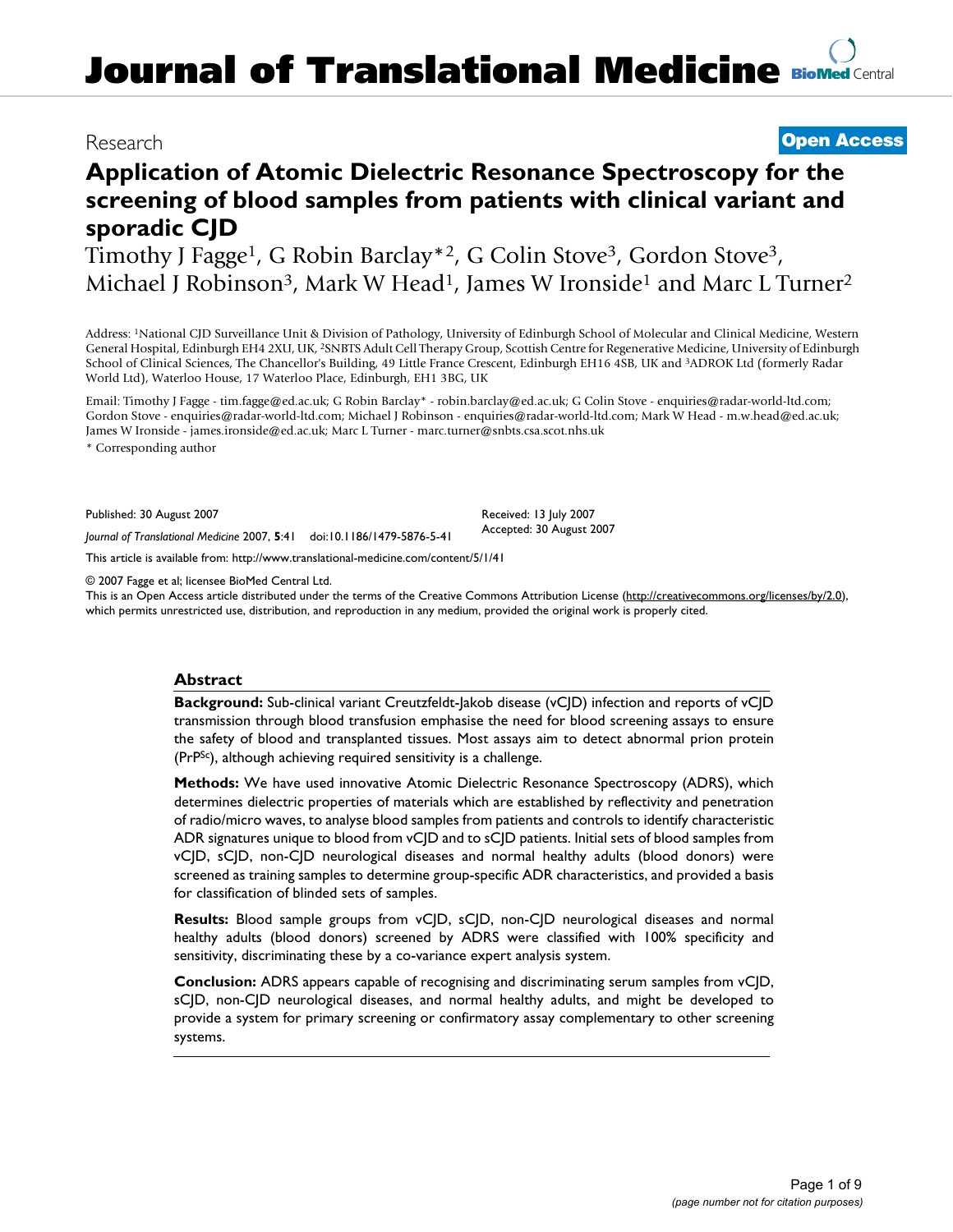## **Background**

The human prion diseases or transmissible spongiform encephalopathies (TSEs) are a group of fatal neurodegenerative disorders believed to be caused by a post-translational conformational change in cellular prion protein from its soluble form (PrPC) to a pathogenic protease resistant isoform PrPSc [1]. The most common of these is sporadic Creutzfeldt-Jakob disease (sCJD) but a variant form of CJD (vCJD) was identified in the UK in 1996 [2] and has been linked to human infection by the bovine spongiform encephalopathy (BSE) agent. Existing clinical tests for Creutzfeldt-Jakob disease (CJD) can establish a diagnosis of probable variant or probable sporadic CJD during the clinical phase of disease, but a definitive diagnosis depends on post-mortem examination of the brain. Moreover there is currently no practical way of determining whether an individual who is not manifesting symptoms is incubating the disease.

The presence of  $PrP^{Sc}$  in the peripheral tissues of patients with vCJD [3,4] and experimental transmissions of BSE and natural scrapie between sheep by blood transfusion [5,6] raised the possibility that iatrogenic transmission in humans by blood transfusion could occur. This risk has unfortunately been confirmed by recent reports of transmission of vCJD by blood transfusion [7-10]. The annual number of deaths from variant CJD has been declining since a first peak in 2000. However, the prevalence of infected individuals in the general UK population, as judged by a retrospective tonsil and appendix tissue study, appears to be higher than would be expected from the mortality rates, pointing to substantial numbers of subclinically infected individuals in the general population [11,12]. To date all reported clinical cases of vCJD have been homozygous for methionine at codon 129 of the prion protein gene (PRNP), and there has been uncertainty over the susceptibility of the heterozygous and valine homozygous genetic sub-groups. There are now good reasons to believe that all PRNP codon 129 genotypic groups are susceptible to infection [9,13] and it is possible that heterozygous and valine homozygous individuals may exhibit prolonged incubation periods or might remain in a sub-clinical state throughout life. In the absence of a screening test for vCJD these individuals could be a major source of iatrogenic transmission. Current methods that might identify these pre- or sub-clinical individuals, such as lymphoreticular biopsy, are highly invasive and clearly impractical as screening measures for blood donations. A screening assay that could be applied to a routine blood sample is urgently required.

Although there is a presumption that PrP<sup>Sc</sup> is the infectious agent, the association of infectivity with blood is poorly understood. There is growing evidence from studies in mice and hamsters that initial TSE replication occurs

in lymphoreticular tissues [14,15] prior to invasion of the central nervous system (CNS) via the sympathetic nervous system [16-19]. Recent reports of the transmission of natural scrapie and experimental BSE between sheep by whole blood and buffy coat transfusion support the theory that infectivity is associated with, but not restricted to, the white cell component [20]. Given that levels of detectable PrPSc and infectivity in peripheral lymphoreticular tissues such as spleen and tonsil in patients with vCJD are 2–3 logs lower than levels detected in the CNS [4,21], it is likely that  $PrP^{Sc}$  is present at very low concentrations in peripheral blood. Attempts to detect PrP<sup>Sc</sup> in human buffy coat by Western blot have thus far proven unsuccessful [4]. Intracerebral inoculation of human buffy coat from clinical vCJD cases into susceptible mouse models has also failed to demonstrate infectivity [22], although this could be a reflection of species barrier and/or the small numbers of animals used in addition to the limited volume of inoculum that can be delivered intracerebrally. Because of its evident very low level, pre-mortem tests designed for the detection of any PrP<sup>Sc</sup> present in blood/ body fluids would require a high level of sensitivity, probably several logs greater than those diagnostic tests already approved by the European Commission and in place for post mortem TSE disease confirmation in slaughterhouse cattle and sheep. Many of these tests rely upon proteolytic treatments to digest PrPC and may lack the sensitivity required for blood screening as they may remove protease sensitive isoforms of disease associated prion protein. There are a number of emerging diagnostic tests in development for pre-mortem diagnosis which may possibly be capable of detecting PrP<sup>Sc</sup> in peripheral blood, amongst which the protein misfolding cyclic amplification (PMCA) appears particularly promising [23,24], but none of these has yet been validated in extensive study of human blood samples. These have recently been reviewed by Brown [25].

The difficulties of achieving the sensitivity needed for the detection of PrPSc has shifted efforts to an alternative approach of screening for biomarkers other than prion protein. Potential candidates assays have been recently reviewed by Parveen et al. [26]. However most lack the specificity and sensitivity to be useful as diagnostic screening tests and would need to be employed with an array of confirmatory assays. At present many do not have data on studies of CJD in humans. Despite this there exist a small number of promising alternate approaches. Amongst these, emerging spectroscopic methods, for example the use of Fourier transform infrared spectroscopy (FT-IR) as a test for BSE in cattle or preclinical scrapie in hamsters, have been described [27,28]. Analysis of blood serum by FT-IR supported by artificial neural network or multivariable pattern recognition analysis allowed the sensitive and specific discrimination between healthy and infected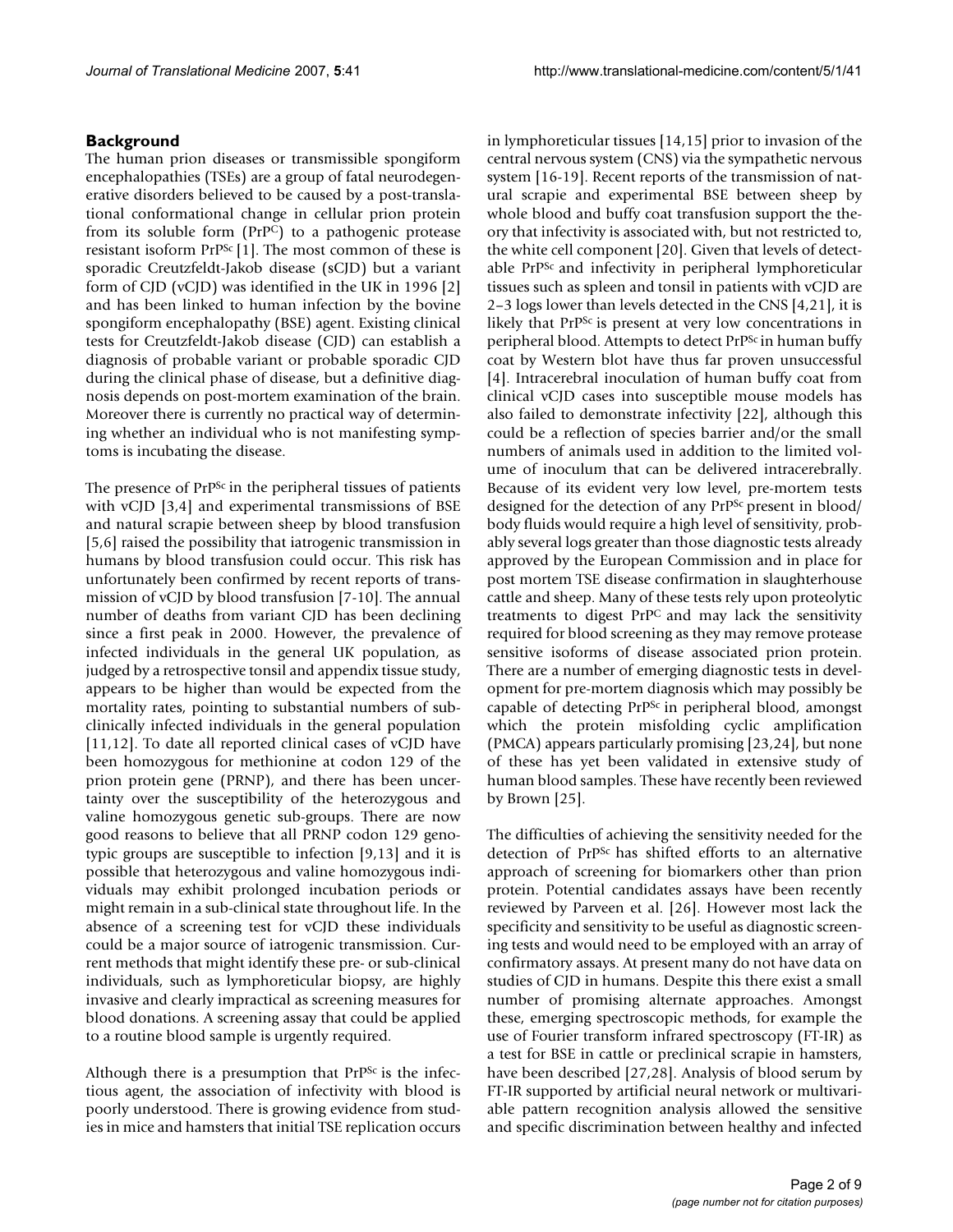animals [28,29]. In this paper we report on the development and assessment of atomic dielectric resonance (ADR) spectroscopic techniques in an analysis of clinical blood samples from patients with CJD. This also employs Fourier transformation and complex pattern analysis.

ADR is a new technology exploiting novel properties of resonance of radio waves from X-band and C-band radar developed for aerospace and ground remote sensing, imaging, and materials detection and recognition through surface boundaries. This technology has been recently described in a patent [30]. ADR spectroscopy (ADRS) exploits dielectric properties of materials which determine reflectivity and penetration of radio/micro waves, allowing the use of electromagnetic energy as a means of remotely detecting and measuring target characteristics. Different materials have unique energy absorption and reflection properties and provide spectra in the broad range of frequencies employed that provide signatures for materials recognition and matching (typecasting). ADRS has been developed for a broad range of applications predominantly in geophysical, engineering or security fields which have not been published because of commercial or other sensitivities. Several small scale biological laboratory or clinical (patient or tissue) studies have indicated potential utility of ADR in biomedical investigation both in subsurface imaging and in materials characterisation, and the apparatus has been approved as a medical device for use in human subject studies as well as in the laboratory. However, interest in application of ADR in this area is novel and as yet no formal studies in a biomedical context have been published. ADR employs very low energy emission, and is a reagent free non-destructive non-consuming test. Unlike infrared spectroscopy, there is no requirement for drying or other special treatment of test materials. Preliminary (unpublished) studies by us of histology slides (remaining from a separate histology study) of brain sections from experimental scrapie infected mice and uninfected controls illustrated that it was possible to clearly distinguish scrapie infected mice at a range of stages of scrapie infection from normal controls by match ranking of ADR spectra taken from these slides [31]. Results are presented here which demonstrate how characteristic ADR signatures can be exploited to discriminate between the blood of patients with clinical sCJD, those with clinical vCJD, those from non-CJD neurological control patients and those from healthy adult (blood donor) controls.

## **Methods**

## *Collection of blood samples*

Anonymised whole-blood samples from healthy adult donors were collected by the Scottish National Blood Transfusion Service Edinburgh and stored for 24 hours at 4°C to mimic the conditions of collection of samples

from CJD patients transported to the National CJD Surveillance Unit in Edinburgh from around the UK. Blood from CJD patients and neurological controls were obtained by the National CJD Surveillance Unit primarily for genetic analysis: however consent was obtained for research use of any remaining specimen. Whole blood samples from vCJD, sCJD patients, and neurological controls were used in ADRS studies. Informed consent was also obtained from donors for experimentation. All vCJD and sCJD cases had a probable or definitive diagnosis based on internationally established criteria [32,33]. The neurological control group were samples from patients referred to the CJD Surveillance Unit who subsequently did not meet criteria for a diagnosis of definite or probable CJD and who can be assumed to be suffering from neurological diseases other than CJD or other prion disorders. Whole blood samples were handled, separated, and stored in an identical manner to ensure groups were directly comparable in scientific investigations. Samples were collected into 9 mL vacuettes containing 1 mL of 3.2% tri-sodium citrate (Greiner Bio-One, Ltd, Gloucestershire, UK).

#### *ADRS apparatus and sampling*

The ADRS hardware for this study consisted of a radiowave sampling control unit (RCU), a pulse generator (PG) and a Test Sample Chamber (TSC) in which individual samples were placed which incorporated a transmitting and receiving antenna array. Resonant scan-returns were received from the illuminated samples in their containers in a 90 degree cross polarised mode and then transferred directly to a PC where the image data were digitally stored.

Samples (500  $\mu$ L) were dispensed into the same batch of 2 mL polypropylene tubes with caps and placed onto a spot within the sample chamber. Four scans of each sample were taken. Scans were also taken on empty tubes for subtraction of spectra. As far as we could ensure, no artefacts were introduced from any differences in handling, storage, or dispensing of samples. Sample codes for each sample were recorded with spectral data and stored in the linked data acquisition computer.

Samples were pulsed with radar in the spectral range 0– 25000 MHz and spectral frequency and energy measurements (images) were classified using energy bins. The image data were first subjected to fast Fourier transform (FFT) analysis using the RADAMATIC software, proprietary software developed by Radar World Ltd, which is optimised for analysing the Atomic Dielectric Resonance behaviour of materials when subjected to a coherent beam of lased invisible light photons. The bandwidth of the pulsed transmit (Tx) energy was 1 GHz but the ADR spectral responses were analysed from the received (Rx)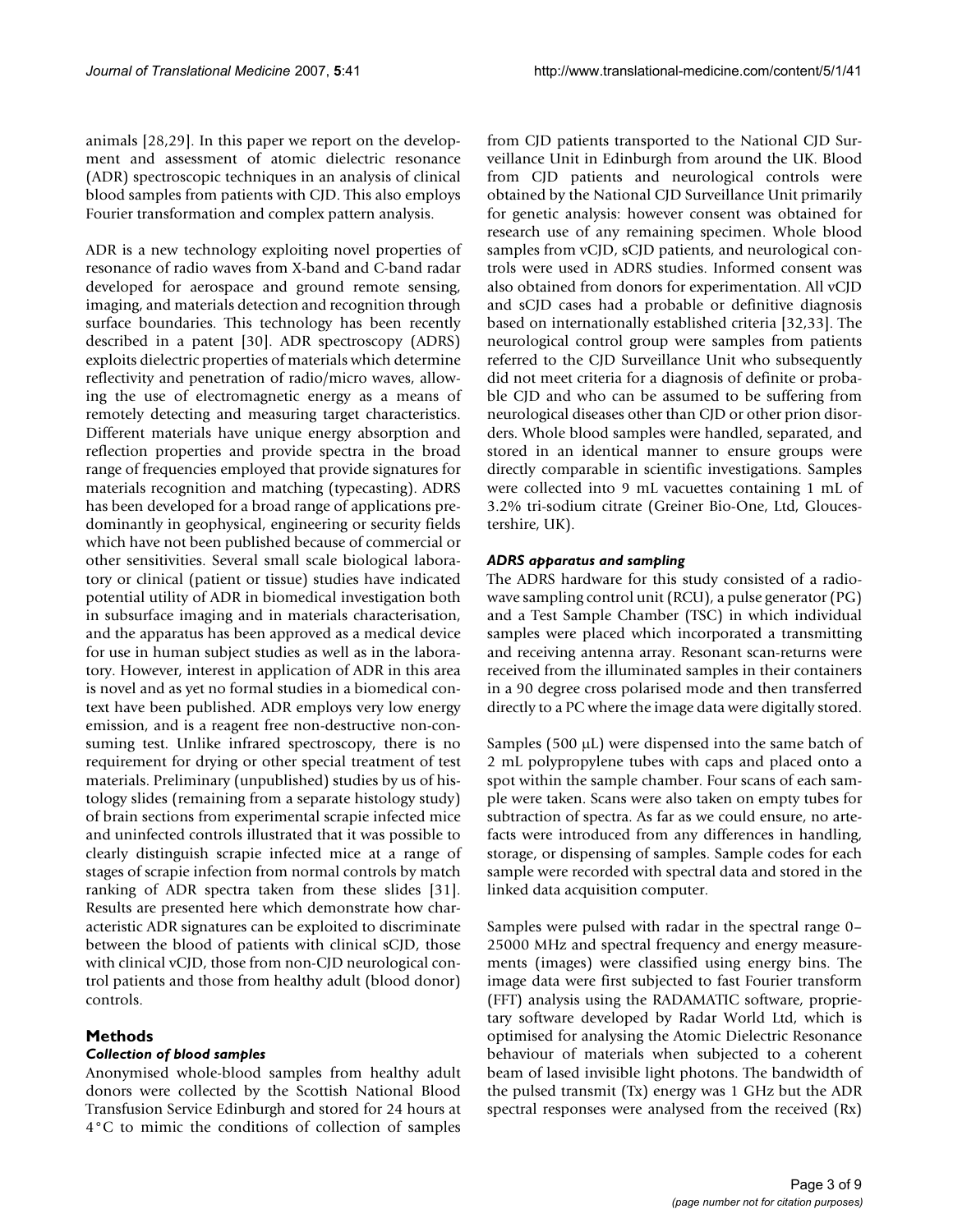digital signals by FFT methods using 1024 point samples in each case from 100 MHz to 51.2 GHz.

## *First Study design*

Whole blood samples from 5 different patients or blood donors for each of vCJD, sCJD, neurological controls and healthy adult blood donor control groups were assembled for testing in unlabelled 2 ml polypropylene tubes. Of these 2/5 were left un-blinded and used as controls for training, leaving the remaining 3/5 samples as blinded test samples which were randomised. Clinical and control sample groups were assigned alphabetic codes to ease data analysis, vCJD: A; sCJD: B; Neurological controls: C; Healthy blood donor controls: D, E.

## *Primary analysis of ADR spectra*

The FFT generated spectral data sets for clinical and control samples were analysed using RADAMATIC ADR and Image Analysis software developed and owned by Radar World Ltd. In classic EM Theory, the EM properties of the mediums of propagation (air, water, soil, rock and biological materials, for example) there are three key variables which are usually studied:

- (1) Dielectric permittivity (ε)
- (2) Magnetic permeability  $(\mu)$ , and
- (3) Electric conductivity (σ)

The mathematical and statistical methods of ADR analysis produce synthetic relationships which can then be used to compute very precise values of ε,  $\mu$  and  $\sigma$ . The software analysis incorporated is primarily concerned with identifying materials which have to be mapped or assessed in some way. If change detection is important, then the software is concerned with mapping the extent or spread of the material in question over specific time scales to monitor increased or decreased spatial or volume extents. In order to unambiguously identify the material in question the software does not necessarily need to know the specific values of ε, µ and σ, which, *per se*, may not necessarily identify the unknown material in question, but it may be necessary to establish 10 or 12 other mathematical or statistical relationships related to the energy-frequency spectra of the unknown material in question, to establish from the ADR control database of such parameters unquestionably what the material's code is by the software's logical expert systems method of discrimination.

Primary data analysis consisted of the subtraction of ADR image data generated by scanning the empty tube from ADR spectral image data generated by each test sample. The resultant data represented true ADR image data for blood samples alone, with no contribution from the sample tube. These data were then re-compiled into an ADR spectral data base where rank matching of the 10 or 12 established spectral relationships were tested for within group and between group relationships. An expert system was developed using the control logic results of the analysis of variance tables and this finally was able to identify the unique code attributed to each sample tested. The final results were proved to be 100% correct on two separate occasions when double blind test procedures were adopted. It is important to add that 100% accuracy is only achieved in identifying new materials by this method provided that a set of at least 20% control samples are "trained" by this ADR spectroscopic method and the logic control relationships are mathematically defined from this result for the Expert Systems Analysis Method which is used to identify the unknown (blinded) samples.

## *Match Ranking Analysis*

In an attempt to identify blinded samples, unprocessed Fourier transformed ADR spectra were match ranked. This method employed a single scan of a known training sample used as a reference spectrum against which the remaining scans of control and test samples were matched. The closeness of the matching was based upon determining the correlation coefficient values and setting them in order, therefore the closer to 1 or in this case 100% the more exact the match. It was considered that this approach may allow classification of blinded samples by measuring their level of correlation to a known reference sample.

## *Analysis of variance classification: Expert systems analysis*

An expert system was developed based upon analysis of variance of frequency data within groups and between groups. Studying firstly the similarities, and then the differences between different samples groups produced a series of relationships which were used to develop logic relationships and an expert system. The identification of robust sets of P-value relationships for each sample group allowed the classification of test samples. The P-ratios of variance between and within groups were calculated by rank and cluster analysis of ADR-ratio data using Radamatic software.

## *Second Study design*

To validate the ability of expert systems analysis methods to correctly identify and distinguish between clinical CJD and control samples a second study was undertaken. 10 whole blood samples were obtained from the National CJD Surveillance Unit frozen archives. All samples were blinded and included 4 vCJD, 3 sCJD, and 3 samples from non-CJD neurological controls. It was ensured that none of the samples had been included in the first ADR spectroscopy study. Thawed whole blood samples (0.5 ml) in 2 ml storage tubes were scanned 4 times and scans of an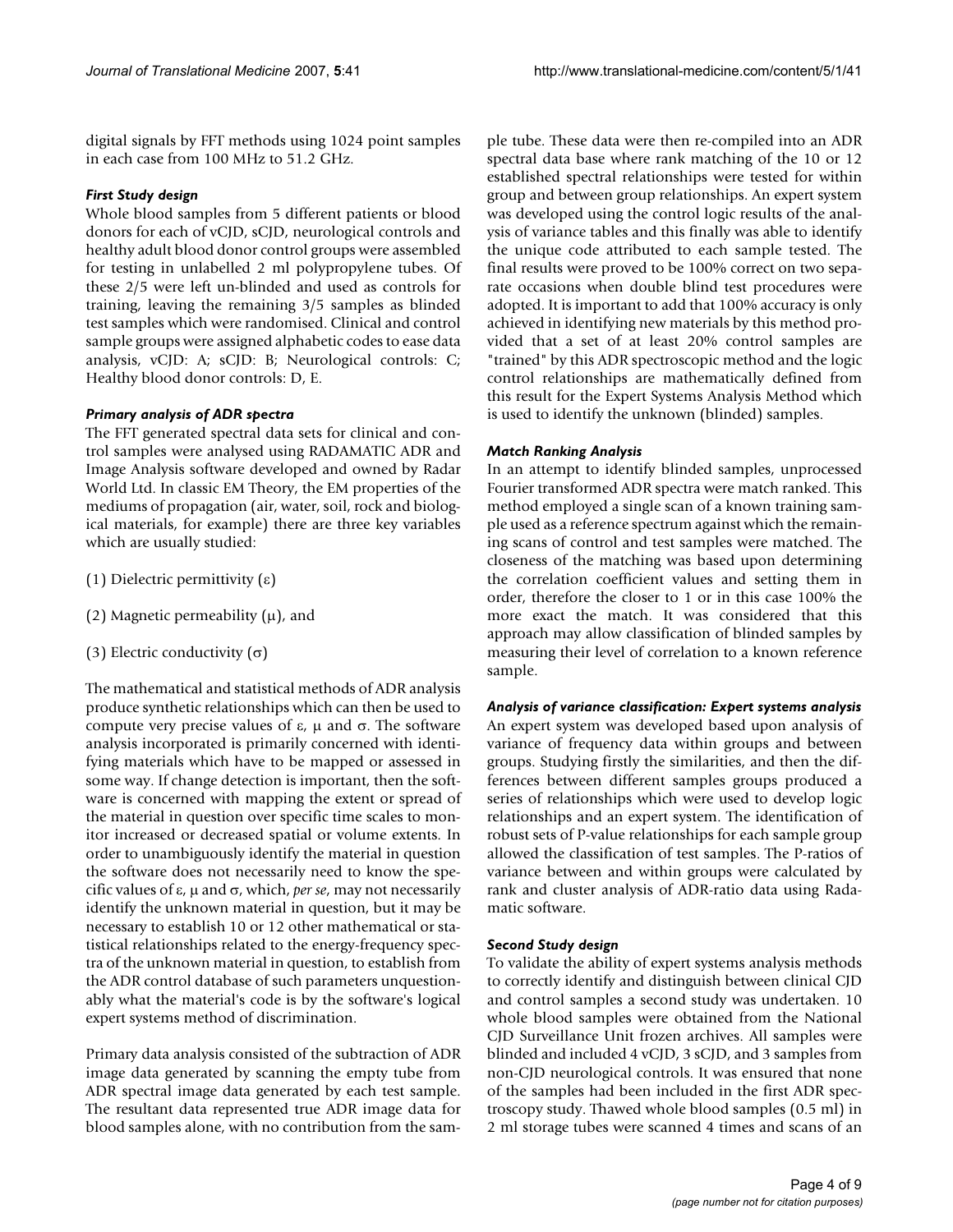empty storage tube were subtracted from sample scans so that spectral data represented the blood sample alone. Spectral data from this study was classified using the data obtained in the first study.

## **Results**

## *First study*

In the first study ADRS spectra from 4 scans each were obtained from whole blood samples from clinical patients with sCJD and vCJD and healthy adult donors and neurological control patients. The first study was essentially used for system evaluation and training purposes, to an extent to determine how much training of the system on known samples was required for unambiguous discrimination of the remaining samples, and which analysis procedures could achieve this. Spectra were analysed by combinations of analysis techniques to assess the best classification methods. For primary analysis spectral data was compiled into tables which show ADR parameters (F1, F2) between 1–99% energy bins and the ADR ratio which is a measure of the rate of change of resonance with frequency cut-off per energy bin. There are a number of important observations which can be made from studying the data presented in Table 1 which summarizes the first 20% E-bin results and the last 10% E-bin results for individual samples from the vCJD and the sCJD sample groups from the detailed fast Fourier transform (FFT) tables computed by the Radamatic software. At the 99% energy level the frequency resonance is 947 MHz for vCJD compared with 1320 MHz for sCJD. However the actual resonance value at this level as computed by the standard variance f2 ADR parameter statistic is much higher (+/- 32.3 MHz) for vCJD than that (+/-13.6 MHz) for sCJD. This is a significant result, which can be summarized in the ADR-Ratio. This is an inverse index and the lower the ADR-Ratio the higher the ADR parameter. In this case vCJD yields an ADR-ratio of 29.348 at the 99% energy-bin compared with 97.216 for sCJD. There is also a distinct trend of resonance variability with vCJD compared with sCJD. For the 1st 7 energy-bins the ADR-ratio for sCJD is constant at 15.7, whereas the ADR-ratios for vCJD vary considerably from 4 (1%), 11 (2%), 31 (3%), 49 (4%), 32 (5%), 21 (6%) and 15 (7%).

To highlight spectral differences between samples, the amplitude (or maximum wave displacement of absorption spectra) of the same vCJD and sCJD samples were plotted against energy in decibels (Db). Figure 1 shows the FFT difference plot created by subtracting the vCJD spectral data from the sCJD spectral data. This illustrates the variability of vCJD over sCJD, particularly from 3000 MHz to 25000 MHz and could be a useful diagnostic indicator of differences between groups. The spectral detail represents all molecular groups contained in the whole blood sample, and it is not possible at this time to assign

spectral signals to specific molecular constituents of the blood. It is not apparent at this stage of the analysis whether these interesting spectral differences between individual samples are associated with the clinical class of the samples. They may merely reflect differences such as blood type between individuals and factors which are not associated with disease status. A detailed analysis of much larger sample numbers from each clinical class may permit the identification of particular spectral patterns able to rapidly distinguish vCJD from sCJD or from healthy adult blood samples, without the need for complex analysis.

Relatively simple match ranking data analysis techniques, based on correlation, were used first to analyze ADR spectra to identify unknown samples by studying the correlation coefficient values when matched against the reference spectrum of a single known training sample. There was discrete clustering of a large proportion of samples according to class, which indicated strong clinical features of many samples which dominated over the individuality of control samples. Clinical and control samples segregated at opposite ends of the range which infers the presence of a unique combination of physiological factors which distinguish them. However, segregation of clinical and control groups was not absolutely discrete and did



#### Figure 1

**FFT Difference plot comparing vCJD spectra with sCJD spectra**. Illustrates the FFT Difference plot by subtracting an individual vCJD spectra from an individual sCJD spectra. This shows the variability of vC|D over sC|D, particularly from 3000 MHz to 25000 MHz and is again a useful diagnostic indicator of differences.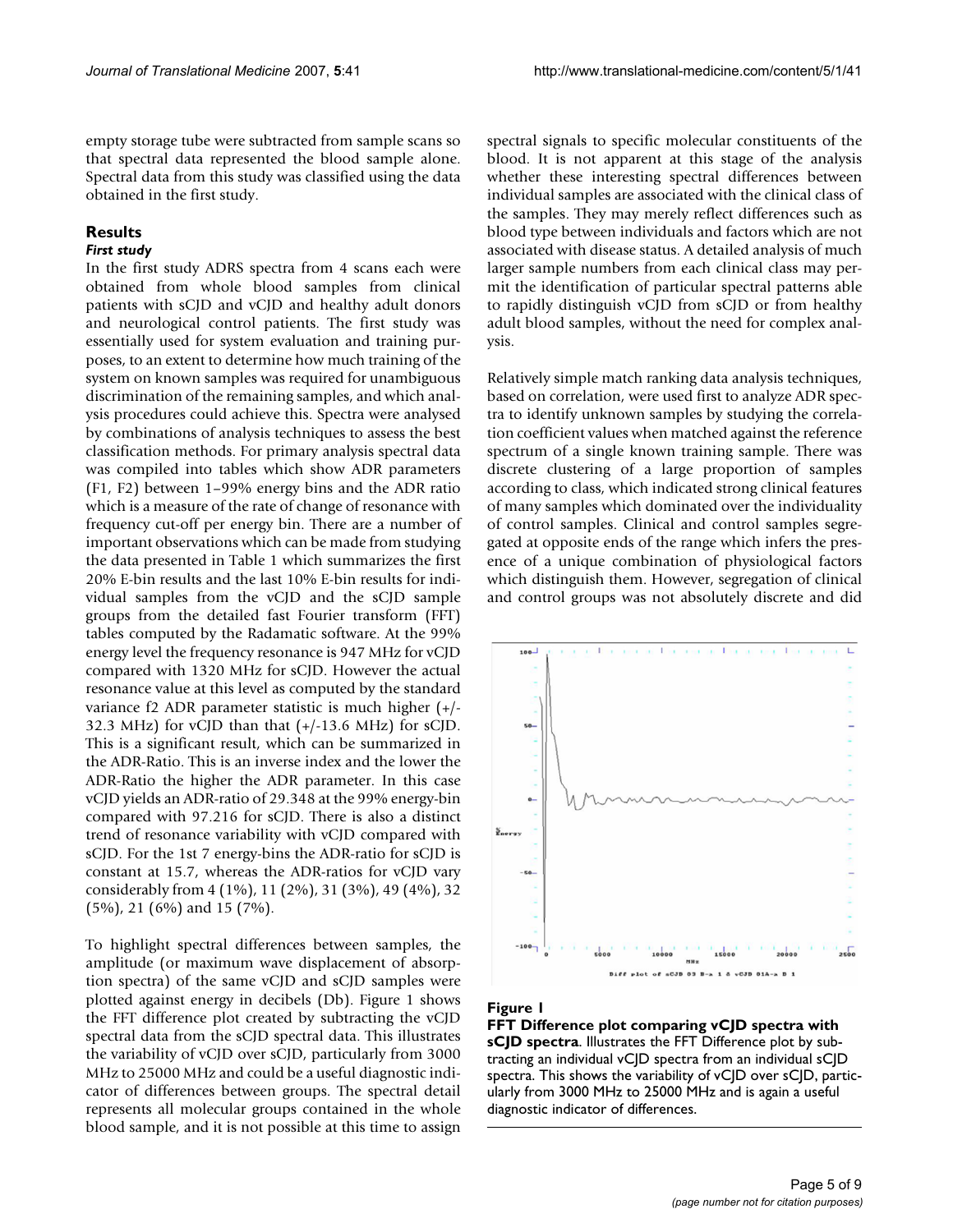| $E(\%)$                  | fI(MHz) |             | f2(MHz) |             | <b>ADR-Ratio</b> |             |
|--------------------------|---------|-------------|---------|-------------|------------------|-------------|
|                          | vCJD    | <u>sCJD</u> | vCJD    | <u>sCJD</u> | $\underline{vC}$ | <u>sCJD</u> |
|                          | 186.0   | 22.0        | 42.0    | 1.4         | 4.412            | 15.700      |
| $\overline{\mathbf{c}}$  | 212.0   | 45.0        | 17.8    | 2.9         | 11.939           | 15.700      |
| 3                        | 230.0   | 67.0        | 7.4     | 4.3         | 31.063           | 15.700      |
| 4                        | 248.0   | 90.0        | 5.0     | 5.7         | 49.842           | 15.700      |
| 5                        | 266.0   | 112.0       | 8.1     | 7.1         | 32.733           | 15.700      |
| 6                        | 284.0   | 134.0       | 13.4    | 8.6         | 21.246           | 15.700      |
| 7                        | 302.0   | 157.0       | 19.1    | 10.0        | 15.858           | 15.700      |
| 8                        | 321.0   | 179.0       | 24.2    | 11.0        | 13.264           | 16.292      |
| 9                        | 339.0   | 199.0       | 25.6    | 10.2        | 13.229           | 19.478      |
| $\mathsf{I}\,\mathsf{0}$ | 357.0   | 214.0       | 24.0    | 10.9        | 14.851           | 19.674      |
| $\mathbf{H}$             | 375.0   | 229.0       | 20.4    | 11.0        | 18.373           | 18.048      |
| 12                       | 391.0   | 245.0       | 15.6    | 14.7        | 25.022           | 16.605      |
| 13                       | 394.0   | 260.0       | 10.9    | 16.9        | 36.211           | 15.393      |
| 4                        | 397.0   | 275.0       | 7.4     | 19.1        | 53.853           | 14.390      |
| 15                       | 400.0   | 290.0       | $6.0\,$ | 21.4        | 66.388           | 13.559      |
| 16                       | 403.0   | 305.0       | 6.1     | 23.7        | 66.204           | 12.866      |
| 17                       | 406.0   | 320.0       | 6.1     | 25.9        | 66.019           | 12.351      |
| 8                        | 409.0   | 335.0       | 6.2     | 26.7        | 65.832           | 12.516      |
| 9                        | 412.0   | 350.0       | 6.3     | 27.1        | 65.644           | 12.887      |
| $20\,$                   | 415.0   | 365.0       | 6.3     | 27.2        | 65.456           | 13.394      |
| 90                       | 717.0   | 904.0       | 22.5    | 6.1         | 31.810           | 147.013     |
| 91                       | 727.0   | 915.0       | 21.8    | 5.6         | 33.446           | 162.748     |
| 92                       | 738.0   | 927.0       | 22.3    | 5.1         | 33.075           | 181.498     |
| 93                       | 748.0   | 938.0       | 24.1    | 4.6         | 31.050           | 204.118     |
| 94                       | 759.0   | 950.0       | 28.2    | 4.1         | 26.890           | 231.745     |
| 95                       | 769.0   | 961.0       | 34.6    | 3.6         | 22.233           | 265.856     |
| 96                       | 780.0   | 973.0       | 42.9    | 5.6         | 18.170           | 174.787     |
| 97                       | 832.0   | 54.0        | 51.2    | 26.7        | 16.253           | 39.452      |
| 98                       | 889.0   | 173.0       | 48.0    | 22.1        | 18.539           | 53.040      |
| 99                       | 947.0   | 1320.0      | 32.3    | 13.6        | 29.348           | 97.216      |

**Table 1: ADR parameters for individual vCJD and sCJD samples from the first study**

Data shown are the ADR parameters f1 and f2 and the ADR-ratio for individual vC|D and sC|D samples for energy levels E-bin 1% to E-bin 20%, and E-bin 90% to E-bin 99%.

not improve the ability to identify unknown samples with confidence. Additional strategies for primary analysis including filtering spectral data and image analysis were tried to identify blinded samples, but it became evident that match ranking was not sufficiently reliable to detect the identity of all samples. At this stage the identities of all clinical and control samples in the first study were unblinded to allow the entire data set to be used to develop expert system analysis algorithms for identification of the classes of clinical and control whole blood samples.

To develop the expert system the 4 scans each of the first training sample from each clinical and control sample class were used to compute P-value tables, producing a series of 13 parameters to define each sample group. Each parameter produced a series of defining statistics and relationships between sample classes, the summation of which led to the development of an expert system of analysis able to characterise the different sample classes. A Pvalue computation to produce revised parameters enabled the correct classification of all previously blinded samples with 100% specificity and accuracy. Due to sample variability between patients the identification of the class of 20% of all samples was necessary for adequate training to ensure correct classification of the remaining 80% of samples at the 0.001% significance level or 0.05% confidence level.

## *Second study*

To validate the P-value co-variance expert system a small second blinded study of clinical and neurological control whole blood samples was undertaken. Spectral data was handled as for the first study. Frequency analysis of ADR spectra produced ADR-ratio data, and rank and cluster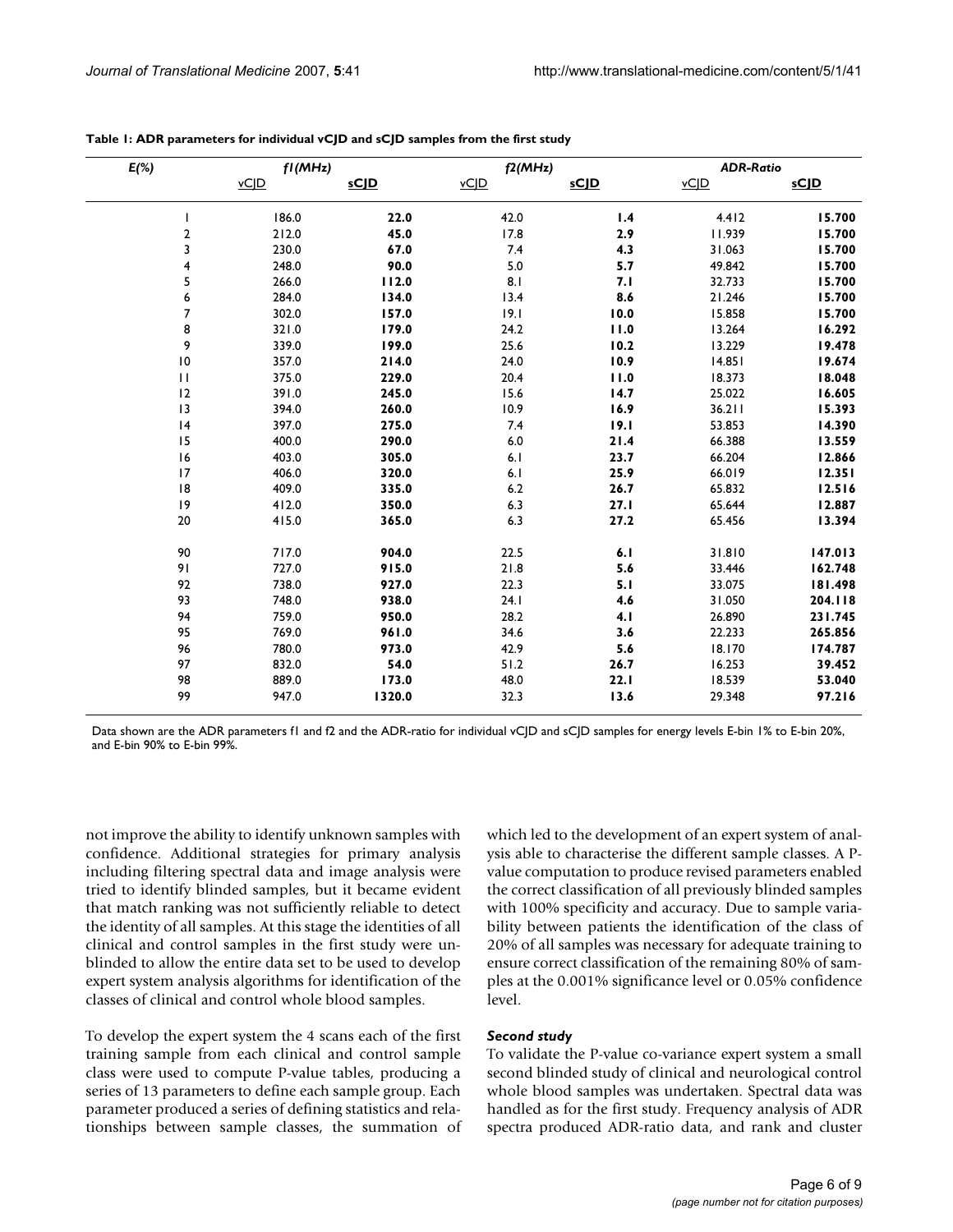analysis using Radamatic software was used to produce Pratios of variance which produced a range of indices used as discreet classifiers for the unknown samples. The P-variance data classification parameters defined by training the system with samples in the first study were used to correctly identify the blinded samples in this subsequent study by studying the percentage correlation of oscillation between the unknown sample and the classification parameters which define each clinical and control group. These unknown samples were identified with 100% specificity and accuracy.

#### **Discussion**

We have presented proof of principle of a potential method employing ADR spectroscopy and an expert systems statistical spectral analysis for the classification of sCJD and vCJD clinical and neurological control and healthy adult whole blood samples. This classification system was developed in an initial study and validated by a subsequent small blind study where samples were correctly identified with 100% sensitivity and specificity. The findings suggest that there are distinct physiological markers detectable in clinical whole blood samples from vCJD and sCJD patients by ADR spectroscopy. These methods present a rapid, non-destructive reagent-free test system for the clinical diagnosis of patients with CJD that is not (knowingly) dependent on the detection of PrPSc for their classification. The number of samples analysed in these studies is small. Nevertheless the probability that these could be discriminated with 100% specificity and sensitivity by chance is extremely low. A much larger validation study of healthy adult controls, clinical CJD, non-CJD control samples, along with samples from patients with a wide spectrum of neurological, infectious and non-infectious conditions is required to assess to what extent the expert system statistical parameters are specific for each group or whether the spectral structural compositional alterations characteristic in CJD blood samples are shared by other neurological and infectious diseases.

ADR spectral analysis reveals that there are distinct structural compositional features being detected in clinical CJD blood samples. As for FT-IR studies which have discriminated TSE infection in sera from different species [34], the exact nature of the ADR spectral alterations is unknown. They are more likely to be due to distinct combinations of blood physiological features for particular disease classes rather than due to the detection of low levels of PrPSc. Detection of PrPSc was the assumption in a preliminary (unpublished) mouse scrapie study where PrPSc in brain tissue is prevalent, and where correlationbased match ranking was sufficient to discriminate between normal mouse brain (which included some cases of non-scrapie pathological abnormalities), and mouse brain from a range of stages of scrapie infection [31].

ADRS is a new technology and while it is excellent at recognising materials by comparison to databases it can not yet assign spectral features to specific molecular entities as may be possible for some interpretations of FT-IR [34]. The advantage that ADRS may have over FT-IR even at this early stage of development is that there are no special requirements for sample preparation such as drying, and that a very wide spectral frequency range is used which provides more possibilities for discriminatory analysis.

Indirect improvements in sensitivity may be possible. For example, the system might be trained to recognise and cancel out intrinsic differences associated with different blood types in test samples, so as to increase the reliability of the system analysis for CJD diagnosis. It may also be possible to simplify methods by separating blood into constituent components and determining whether some component is more strongly associated with the ability to be discriminated by ADRS. For example, CJD plasma samples might be more easily identified if the spectral noise of blood samples is reduced by removing cells and cell debris if these do not contribute to the spectral discrimination. Investigations of pre-clinical blood samples from experimental TSE animal models and from individuals known to have received infected blood, if available, would also be important in the development of a premortem screening test using ADR spectroscopy. At this stage, the analysis of data is greatly dependent on the expertise and intuition of the developers of ADRS at Radar World Ltd. However, when the analysis parameters are fully validated and assessed in extended studies, and if necessary improved, the analytical algorithms can be incorporated into hardware or software which can be employed by inexperienced users in specific applications.

The ADRS method described here presents a unique approach for the diagnosis of CJD using blood, and it is possible that with further study these methods may be adapted for the screening of donated blood for vCJD in the pre- or sub-clinical phase to ensure the removal of infected blood components from the supply chain and consequently a reduction in the risk of iatrogenic transmission of vCJD. In effect, this could restore access to blood donor populations currently proscribed in the UK, such as those who have previously received blood transfusion or blood products, and restore access to UK blood donor plasma for its fractionation into blood products. If other tests suitable for screening blood samples for CJD are developed, they are likely to be based on different technologies. An ADRS-based test would represent a complementary partner for such a test in screening systems where one could be employed as the primary screening system and the other as a validation system. Speculatively, it is also possible that since ADRS is very low energy and suitable for use as a medical device, and conformations of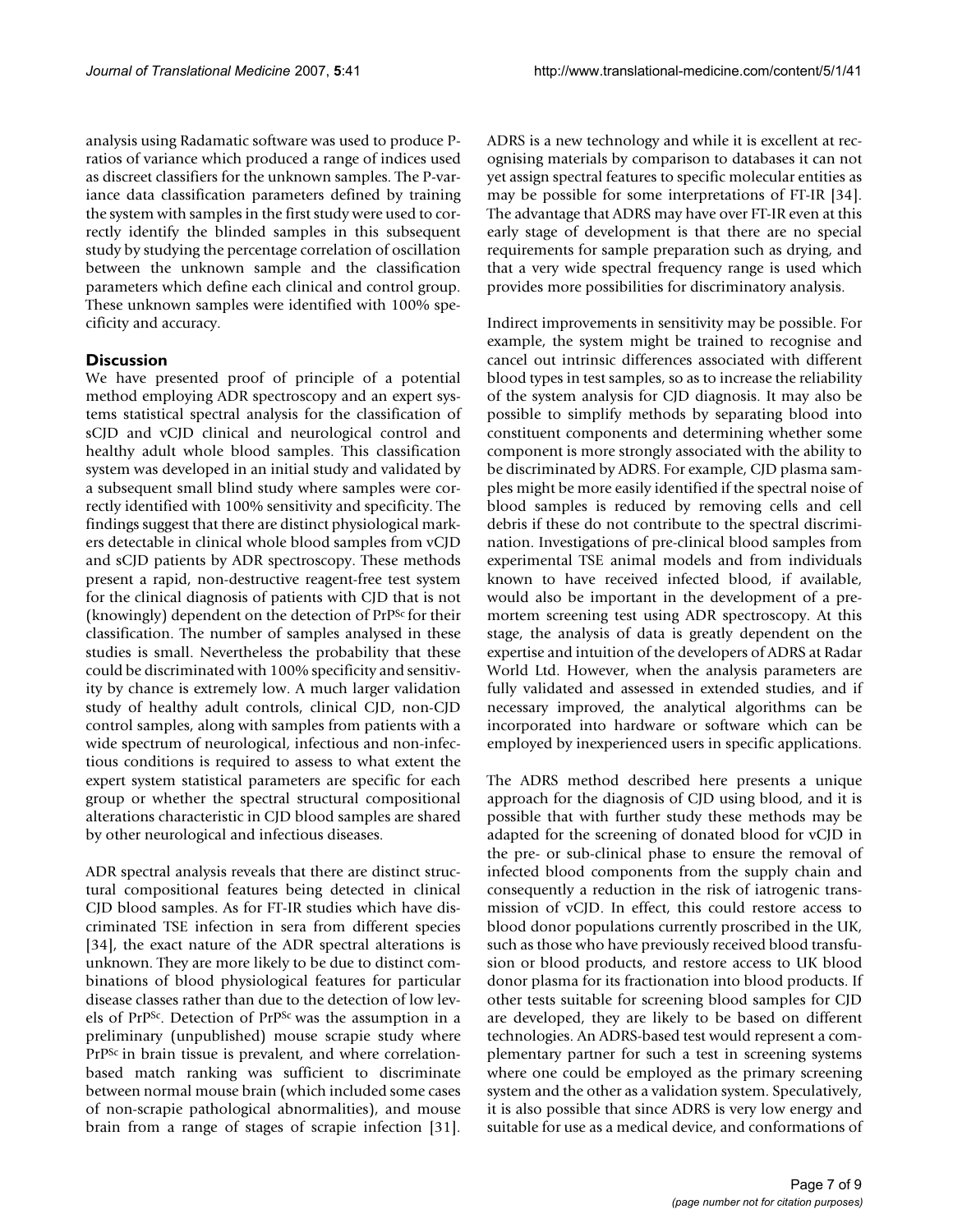ADRS hardware can be developed for non-invasive patient scanning to produce images and spectra from tissue within the patient, ADRS could be developed and systems trained to identify tissues affected by TSE disease. Such a development might be capable of detecting deposition of PrPSc in lymphoid and other tissue in vCJD infection, since we know from preliminary studies in scrapie infected mouse brain that PrP<sup>Sc</sup> has a strong dielectric signal in ADRS, and which would also be a valuable contribution to identifying subclinical vCJD infection.

## **Conclusion**

We have established in a proof of concept study that ADRS can discriminate between blood samples from patients with clinical vCJD, sCJD, non-CJD neurological diseases and from normal healthy adults with 100% sensitivity and specificity. A larger validation is now required to assess the specificity of the expert system statistical parameters for CJD blood samples compared to a wide range of other neurological and infectious diseases. Further studies are required to investigate whether ADRS could be used to recognise pre- or sub-clinical vCJD cases, with a view to determining whether ADRS could be developed as a blood screening system.

#### **Competing interests**

The authors declare that they have no competing interests. Rader World Ltd participated on a voluntary basis out of scientific curiosity and is not currently developing a commercial interest in this field.

#### **Authors' contributions**

GRB and GCS conceived of the study, and participated in its design with TJF and MWH. JWI and MLT authorized access to patient and blood donor samples for the study and contributed clinical expertise and oversight to the study design and critical comment on the results. TJF prepared all samples and participated in their screening with GCS and MJR. Data was analysed by GCS, MJR and GS in liaison with TJF and GRB. TJF and GRB drafted the manuscript and all authors read and approved the final manuscript.

#### **Acknowledgements**

We acknowledge the support of patients and families affected by vCJD and sCJD for consenting to provide blood samples for these studies. We also thank apheresis blood donors and staff at the Scottish National Blood Transfusion Service for making control samples available.

#### **References**

- 1. Prusiner SB: **[Novel proteinaceous infectious particles cause](http://www.ncbi.nlm.nih.gov/entrez/query.fcgi?cmd=Retrieve&db=PubMed&dopt=Abstract&list_uids=6801762) [scrapie.](http://www.ncbi.nlm.nih.gov/entrez/query.fcgi?cmd=Retrieve&db=PubMed&dopt=Abstract&list_uids=6801762)** *Science* 1982, **216:**136-144.
- 2. Will RG, Ironside JW, Zeidler M, Cousens SN, Estibeiro K, Alperovitch A, Poser S, Pocchiari M, Hofman A, Smith PG: **[A new variant](http://www.ncbi.nlm.nih.gov/entrez/query.fcgi?cmd=Retrieve&db=PubMed&dopt=Abstract&list_uids=8598754) [of Creutzfeldt-Jakob disease in the UK.](http://www.ncbi.nlm.nih.gov/entrez/query.fcgi?cmd=Retrieve&db=PubMed&dopt=Abstract&list_uids=8598754)** *Lancet* 1996, **347:**921-925.
- 3. Hill AF, Zeidler M, Ironside J, Collinge J: **[Diagnosis of new variant](http://www.ncbi.nlm.nih.gov/entrez/query.fcgi?cmd=Retrieve&db=PubMed&dopt=Abstract&list_uids=8996424) [Creutzfeldt-Jakob disease by tonsil biopsy.](http://www.ncbi.nlm.nih.gov/entrez/query.fcgi?cmd=Retrieve&db=PubMed&dopt=Abstract&list_uids=8996424)** *Lancet* 1997, **349:**99-100.
- 4. Wadsworth JD, Joiner S, Hill AF, Campbell TA, Desbruslais M, Luthert PJ, Collinge J: **[Tissue distribution of protease resistant](http://www.ncbi.nlm.nih.gov/entrez/query.fcgi?cmd=Retrieve&db=PubMed&dopt=Abstract&list_uids=11476832) [prion protein in variant Creutzfeldt-Jakob disease using a](http://www.ncbi.nlm.nih.gov/entrez/query.fcgi?cmd=Retrieve&db=PubMed&dopt=Abstract&list_uids=11476832) [highly sensitive immunoblotting assay.](http://www.ncbi.nlm.nih.gov/entrez/query.fcgi?cmd=Retrieve&db=PubMed&dopt=Abstract&list_uids=11476832)** *Lancet* 2001, **358:**171-180.
- 5. Houston F, Foster JD, Chong A, Hunter N, Bostock CJ: **[Transmis](http://www.ncbi.nlm.nih.gov/entrez/query.fcgi?cmd=Retrieve&db=PubMed&dopt=Abstract&list_uids=11041403)[sion of BSE by blood transfusion in sheep.](http://www.ncbi.nlm.nih.gov/entrez/query.fcgi?cmd=Retrieve&db=PubMed&dopt=Abstract&list_uids=11041403)** *Lancet* 2000, **356:**999-1000.
- 6. Hunter N, Foster J, Chong A, McCutcheon S, Parnham D, Eaton S, MacKenzie C, Houston F: **[Transmission of prion diseases by](http://www.ncbi.nlm.nih.gov/entrez/query.fcgi?cmd=Retrieve&db=PubMed&dopt=Abstract&list_uids=12388826) [blood transfusion.](http://www.ncbi.nlm.nih.gov/entrez/query.fcgi?cmd=Retrieve&db=PubMed&dopt=Abstract&list_uids=12388826)** *J Gen Virol* 2002, **83:**2897-2905.
- 7. **4th case of varient CJD infection associated with blood transfusion** *HPA Press Statement* 2007 [[http://www.hpa.org.uk/hpa/news/](http://www.hpa.org.uk/hpa/news/articles/press_releases/2007/070118_vCJD.htm) [articles/press\\_releases/2007/070118\\_vCJD.htm\]](http://www.hpa.org.uk/hpa/news/articles/press_releases/2007/070118_vCJD.htm).
- 8. Llewelyn CA, Hewitt PE, Knight RS, Amar K, Cousens S, Mackenzie J, Will RG: **[Possible transmission of variant Creutzfeldt-Jakob](http://www.ncbi.nlm.nih.gov/entrez/query.fcgi?cmd=Retrieve&db=PubMed&dopt=Abstract&list_uids=14962520) [disease by blood transfusion.](http://www.ncbi.nlm.nih.gov/entrez/query.fcgi?cmd=Retrieve&db=PubMed&dopt=Abstract&list_uids=14962520)** *Lancet* 2004, **363:**417-421.
- 9. Peden AH, Head MW, Ritchie DL, Bell JE, Ironside JW: **[Preclinical](http://www.ncbi.nlm.nih.gov/entrez/query.fcgi?cmd=Retrieve&db=PubMed&dopt=Abstract&list_uids=15302196) [vCJD after blood transfusion in a PRNP codon 129 hetero](http://www.ncbi.nlm.nih.gov/entrez/query.fcgi?cmd=Retrieve&db=PubMed&dopt=Abstract&list_uids=15302196)[zygous patient.](http://www.ncbi.nlm.nih.gov/entrez/query.fcgi?cmd=Retrieve&db=PubMed&dopt=Abstract&list_uids=15302196)** *Lancet* 2004, **364:**527-529.
- 10. Wroe SJ, Pal S, Siddique D, Hyare H, Macfarlane R, Joiner S, Linehan JM, Brandner S, Wadsworth JD, Hewitt P, Collinge J: **[Clinical pres](http://www.ncbi.nlm.nih.gov/entrez/query.fcgi?cmd=Retrieve&db=PubMed&dopt=Abstract&list_uids=17161728)entation and pre-mortem diagnosis of variant Creutzfeldt-[Jakob disease associated with blood transfusion: a case](http://www.ncbi.nlm.nih.gov/entrez/query.fcgi?cmd=Retrieve&db=PubMed&dopt=Abstract&list_uids=17161728) [report.](http://www.ncbi.nlm.nih.gov/entrez/query.fcgi?cmd=Retrieve&db=PubMed&dopt=Abstract&list_uids=17161728)** *Lancet* 2006, **368:**2061-2067.
- 11. Clarke P, Ghani AC: **[Projections of the future course of the pri](http://www.ncbi.nlm.nih.gov/entrez/query.fcgi?cmd=Retrieve&db=PubMed&dopt=Abstract&list_uids=16849160)[mary vCJD epidemic in the UK: inclusion of subclinical infec](http://www.ncbi.nlm.nih.gov/entrez/query.fcgi?cmd=Retrieve&db=PubMed&dopt=Abstract&list_uids=16849160)[tion and the possibility of wider genetic susceptibility.](http://www.ncbi.nlm.nih.gov/entrez/query.fcgi?cmd=Retrieve&db=PubMed&dopt=Abstract&list_uids=16849160)** *J R Soc Interface* 2005, **2:**19-31.
- 12. Wadsworth JD, Asante EA, Desbruslais M, Linehan JM, Joiner S, Gowland I, Welch J, Stone L, Lloyd SE, Hill AF, Brandner S, Collinge J: **[Human prion protein with valine 129 prevents expression of](http://www.ncbi.nlm.nih.gov/entrez/query.fcgi?cmd=Retrieve&db=PubMed&dopt=Abstract&list_uids=15539564) [variant CJD phenotype.](http://www.ncbi.nlm.nih.gov/entrez/query.fcgi?cmd=Retrieve&db=PubMed&dopt=Abstract&list_uids=15539564)** *Science* 2004, **306:**1793-1796.
- 13. Ironside JW, Bishop MT, Connolly K, Hegazy D, Lowrie S, Le GM, Ritchie DL, McCardle LM, Hilton DA: **[Variant Creutzfeldt-Jakob](http://www.ncbi.nlm.nih.gov/entrez/query.fcgi?cmd=Retrieve&db=PubMed&dopt=Abstract&list_uids=16606639) [disease: prion protein genotype analysis of positive appendix](http://www.ncbi.nlm.nih.gov/entrez/query.fcgi?cmd=Retrieve&db=PubMed&dopt=Abstract&list_uids=16606639) [tissue samples from a retrospective prevalence study.](http://www.ncbi.nlm.nih.gov/entrez/query.fcgi?cmd=Retrieve&db=PubMed&dopt=Abstract&list_uids=16606639)** *BMJ* 2006, **332:**1186-1188.
- Brown P, Rohwer RG, Dunstan BC, MacAuley C, Gajdusek DC, Drohan WN: **[The distribution of infectivity in blood compo](http://www.ncbi.nlm.nih.gov/entrez/query.fcgi?cmd=Retrieve&db=PubMed&dopt=Abstract&list_uids=9738619)[nents and plasma derivatives in experimental models of](http://www.ncbi.nlm.nih.gov/entrez/query.fcgi?cmd=Retrieve&db=PubMed&dopt=Abstract&list_uids=9738619) [transmissible spongiform encephalopathy.](http://www.ncbi.nlm.nih.gov/entrez/query.fcgi?cmd=Retrieve&db=PubMed&dopt=Abstract&list_uids=9738619)** *Transfusion* 1998, **38:**810-816.
- 15. Brown P, Cervenakova L, McShane LM, Barber P, Rubenstein R, Drohan WN: **[Further studies of blood infectivity in an experi](http://www.ncbi.nlm.nih.gov/entrez/query.fcgi?cmd=Retrieve&db=PubMed&dopt=Abstract&list_uids=10604242)mental model of transmissible spongiform encephalopathy, [with an explanation of why blood components do not trans](http://www.ncbi.nlm.nih.gov/entrez/query.fcgi?cmd=Retrieve&db=PubMed&dopt=Abstract&list_uids=10604242)[mit Creutzfeldt-Jakob disease in humans.](http://www.ncbi.nlm.nih.gov/entrez/query.fcgi?cmd=Retrieve&db=PubMed&dopt=Abstract&list_uids=10604242)** *Transfusion* 1999, **39:**1169-1178.
- 16. Haik S, Faucheux BA, Sazdovitch V, Privat N, Kemeny JL, Perret-Liaudet A, Hauw JJ: **[The sympathetic nervous system is involved in](http://www.ncbi.nlm.nih.gov/entrez/query.fcgi?cmd=Retrieve&db=PubMed&dopt=Abstract&list_uids=12937415) [variant Creutzfeldt-Jakob disease.](http://www.ncbi.nlm.nih.gov/entrez/query.fcgi?cmd=Retrieve&db=PubMed&dopt=Abstract&list_uids=12937415)** *Nat Med* 2003, **9:**1121-1123.
- 17. Klein MA, Frigg R, Raeber AJ, Flechsig E, Hegyi I, Zinkernagel RM, Weissmann C, Aguzzi A: **[PrP expression in B lymphocytes is not](http://www.ncbi.nlm.nih.gov/entrez/query.fcgi?cmd=Retrieve&db=PubMed&dopt=Abstract&list_uids=9846583) [required for prion neuroinvasion.](http://www.ncbi.nlm.nih.gov/entrez/query.fcgi?cmd=Retrieve&db=PubMed&dopt=Abstract&list_uids=9846583)** *Nat Med* 1998, **4:**1429-1433.
- 18. Mabbott NA, Bruce ME: **[The immunobiology of TSE diseases.](http://www.ncbi.nlm.nih.gov/entrez/query.fcgi?cmd=Retrieve&db=PubMed&dopt=Abstract&list_uids=11562524)** *J Gen Virol* 2001, **82:**2307-2318.
- 19. Prinz M, Heikenwalder M, Junt T, Schwarz P, Glatzel M, Heppner FL, Fu YX, Lipp M, Aguzzi A: **[Positioning of follicular dendritic cells](http://www.ncbi.nlm.nih.gov/entrez/query.fcgi?cmd=Retrieve&db=PubMed&dopt=Abstract&list_uids=14562059) [within the spleen controls prion neuroinvasion.](http://www.ncbi.nlm.nih.gov/entrez/query.fcgi?cmd=Retrieve&db=PubMed&dopt=Abstract&list_uids=14562059)** *Nature* 2003, **425:**957-962.
- 20. Hunter N: **[Scrapie and experimental BSE in sheep.](http://www.ncbi.nlm.nih.gov/entrez/query.fcgi?cmd=Retrieve&db=PubMed&dopt=Abstract&list_uids=14522858)** *Br Med Bull* 2003, **66:**171-183.
- 21. Head MW, Ritchie D, Smith N, McLoughlin V, Nailon W, Samad S, Masson S, Bishop M, McCardle L, Ironside JW: **[Peripheral tissue](http://www.ncbi.nlm.nih.gov/entrez/query.fcgi?cmd=Retrieve&db=PubMed&dopt=Abstract&list_uids=14695328) involvement in sporadic, iatrogenic, and variant Creutzfeldt-[Jakob disease: an immunohistochemical, quantitative, and](http://www.ncbi.nlm.nih.gov/entrez/query.fcgi?cmd=Retrieve&db=PubMed&dopt=Abstract&list_uids=14695328) [biochemical study.](http://www.ncbi.nlm.nih.gov/entrez/query.fcgi?cmd=Retrieve&db=PubMed&dopt=Abstract&list_uids=14695328)** *Am J Pathol* 2004, **164:**143-153.
- 22. Bruce ME, McConnell I, Will RG, Ironside JW: **[Detection of variant](http://www.ncbi.nlm.nih.gov/entrez/query.fcgi?cmd=Retrieve&db=PubMed&dopt=Abstract&list_uids=11476840) [Creutzfeldt-Jakob disease infectivity in extraneural tissues.](http://www.ncbi.nlm.nih.gov/entrez/query.fcgi?cmd=Retrieve&db=PubMed&dopt=Abstract&list_uids=11476840)** *Lancet* 2001, **358:**208-209.